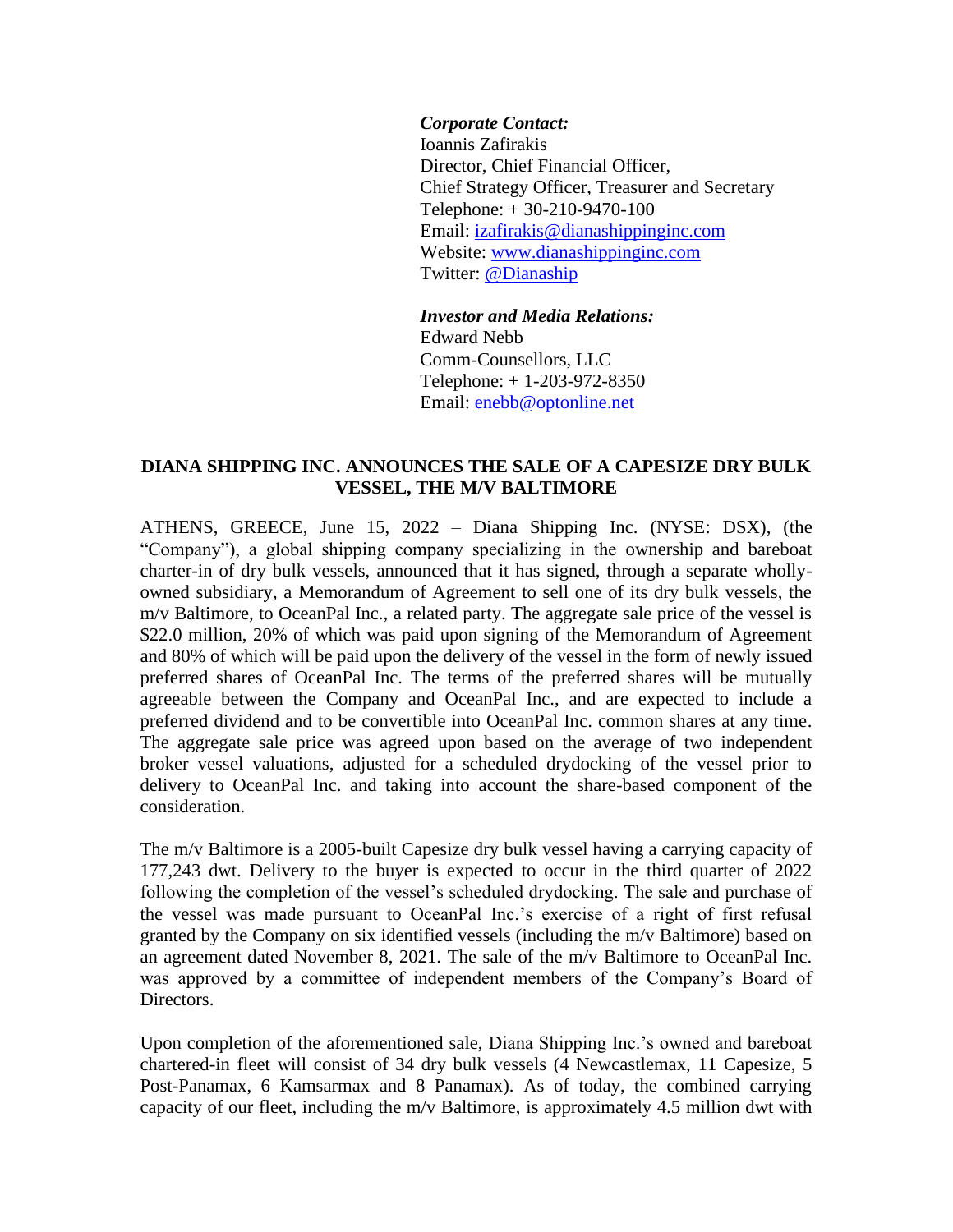a weighted average age of 10.38 years. A table describing the current Diana Shipping Inc. fleet can be found on the Company's website, www.dianashippinginc.com. Information contained on the Company's website does not constitute a part of this press release.

## **About the Company**

Diana Shipping Inc. is a global provider of shipping transportation services through its ownership and bareboat charter-in of dry bulk vessels. The Company's vessels are employed primarily on short to medium-term time charters and transport a range of dry bulk cargoes, including such commodities as iron ore, coal, grain and other materials along worldwide shipping routes.

## **Cautionary Statement Regarding Forward-Looking Statements**

Matters discussed in this press release may constitute forward-looking statements. The Private Securities Litigation Reform Act of 1995 provides safe harbor protections for forward-looking statements in order to encourage companies to provide prospective information about their business. Forward-looking statements include statements concerning plans, objectives, goals, strategies, future events or performance, and underlying assumptions and other statements, which are other than statements of historical facts.

The Company desires to take advantage of the safe harbor provisions of the Private Securities Litigation Reform Act of 1995 and is including this cautionary statement in connection with this safe harbor legislation. The words "believe," "anticipate," "intends," "estimate," "forecast," "project," "plan," "potential," "may," "should," "expect," "pending" and similar expressions identify forward-looking statements.

The forward-looking statements in this press release are based upon various assumptions, many of which are based, in turn, upon further assumptions, including without limitation, Company management's examination of historical operating trends, data contained in the Company's records and other data available from third parties. Although the Company believes that these assumptions were reasonable when made, because these assumptions are inherently subject to significant uncertainties and contingencies that are difficult or impossible to predict and are beyond the Company's control, the Company cannot assure you that it will achieve or accomplish these expectations, beliefs or projections.

In addition to these important factors, other important factors that, in the Company's view, could cause actual results to differ materially from those discussed in the forwardlooking statements include the severity, magnitude and duration of the COVID-19 pandemic, including impacts of the pandemic and of businesses' and governments' responses to the pandemic on our operations, personnel, and on the demand for seaborne transportation of bulk products; the strength of world economies and currencies, general market conditions, including fluctuations in charter rates and vessel values, changes in demand for dry bulk shipping capacity, changes in the Company's operating expenses, including bunker prices, drydocking and insurance costs, the market for the Company's vessels, availability of financing and refinancing, changes in governmental rules and